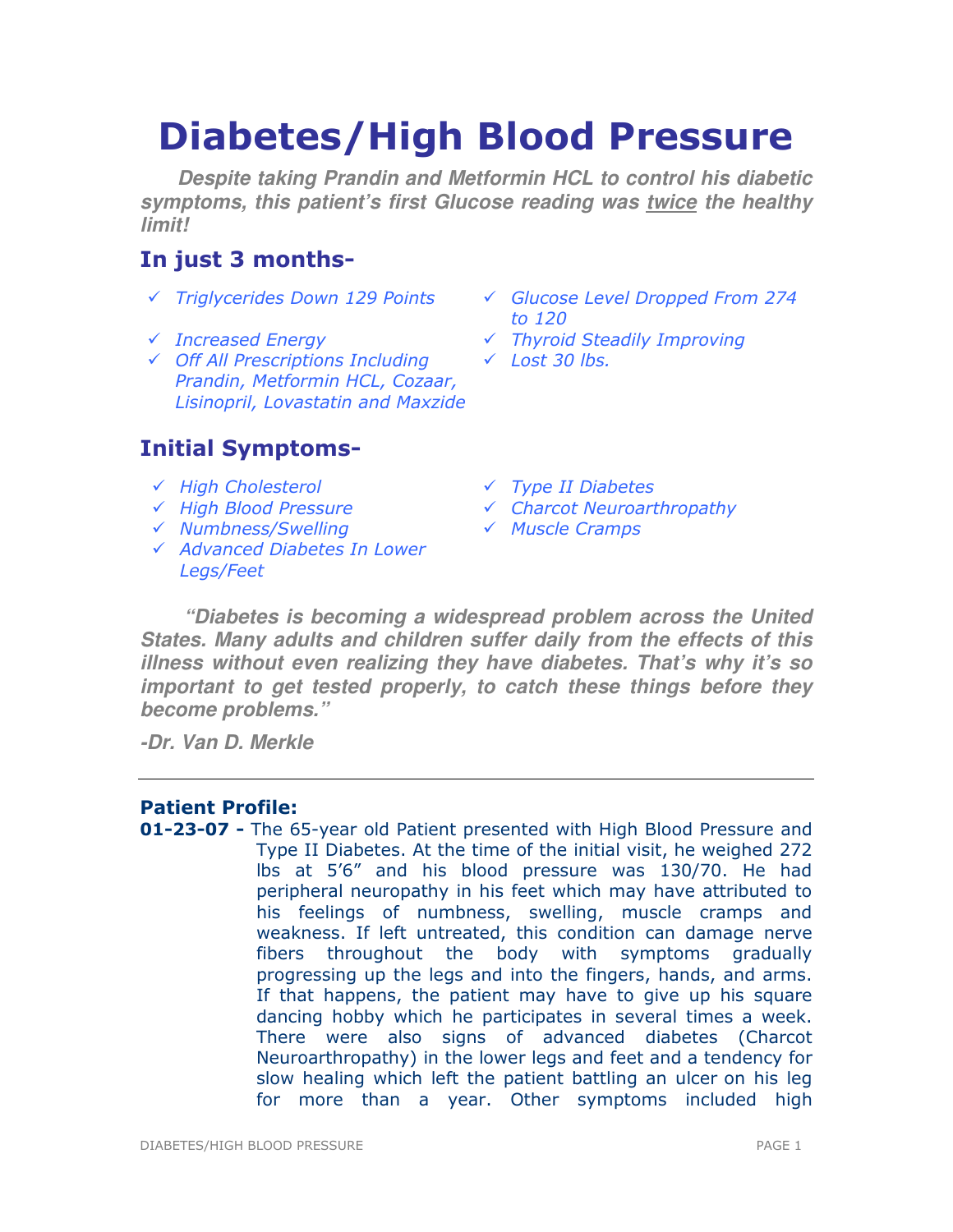cholesterol, weight and skin problems, a circulatory disorder, watery eyes and mild macular degeneration. The patient spent \$500.00 on a prescription tube to generate skin growth before coming to the Back To Health Center, but didn't see worthy results. When we first saw him, he was taking several vitamins, three prescriptions for high blood pressure or hypertension, one for high cholesterol and two to lower his blood glucose level.

## Patient's tests results:

**02-12-07 -** Despite being on Prandin and Metformin HCL to manage his diabetes, initial blood test results showed a fasting Glucose level of 274 and a Hemoglobin A1C of 11.10, both more than double the limits for a healthy range. Other results of interest were the high Triglycerides and very high Ferritin level.

|                                  | Current       | Current        | Prior  |       |          |     |        |           |  |        |
|----------------------------------|---------------|----------------|--------|-------|----------|-----|--------|-----------|--|--------|
|                                  | <b>Result</b> | Rating         | Result |       |          |     |        |           |  |        |
| <b>Test Description</b><br>Date: | 01/23/2007    |                |        | Delta | Healthy  |     |        | Clinical  |  |        |
| Glucose                          | 274.00        | нг             |        |       | 80.00    |     | 95.00  | $65.00$ - |  | 99.00  |
| Hemoglobin A1C (Gly-Hgh)         | 11.10         | HI             |        |       | 4.61     |     | 5.40   | 4.80      |  | 5.90   |
| Serum Iron                       | 101.00        | Opt            |        |       | 85.10    |     | 120.00 | 35.00     |  | 155.00 |
| Ferritin                         | 548.00        | HI             |        |       | 30.10    |     | 218.30 | 10.00     |  | 291.00 |
| Total Cholesterol                | 176.00        | hi             |        |       | 140.10   |     | 170.00 | 100.00    |  | 199.00 |
| Triglyceride                     | 252.00        | HI             |        |       | 80.10    |     | 115.00 | $10.00 -$ |  | 149.00 |
| <b>HDL Cholesterol</b>           | 33.00         | LO.            |        |       | 50.00    |     | 55.00  | 40.00 -   |  | 59.00  |
| <b>VLDL Cholesterol</b>          | 50.00         | HI             |        |       | $5.10 -$ |     | 20.10  | $4.10 -$  |  | 40.10  |
| LDL Cholesterol                  | 93.00         | hi             |        |       | 50.10    | - 4 | 75.10  | $6.00 -$  |  | 99.10  |
| Total Cholesterol / HDL Ratio    | 5.30          | HI             |        |       | $0.00 -$ |     | 4.00   | $0.00 -$  |  | 5.00   |
| Triglyceride/HDL Ratio           | 7.60          | HI             |        |       | 1.00     |     | 2.20   | $0.50 -$  |  | 4.00   |
| T4 Thyroxine                     | 4.60          | $\overline{a}$ |        |       | $7.10 -$ |     | 9.00   | $4.50 -$  |  | 12.00  |
| T3 Uptake                        | 37.00         | hi             |        |       | 29.10    |     | 35.10  | $24.00 -$ |  | 39.00  |
| T7 Free Thyroxine Index (FTI)    | 1.70          | $\overline{a}$ |        |       | 2.61     |     | 3.60   | $1.20 -$  |  | 4.90   |

#### Results of Initial Blood Test:

Blue = clinically very high or clinically very low

Red = clinically high or clinically low

Yellow = a little high or a little low; this can be considered a warning sign that the value is not optimal.

Several deficiencies/imbalances showed up in the patient's hair test results suggesting a difficulty for the body to heal and repair. High amounts of the toxic elements arsenic and nickel were also present, which may have partially caused the imbalances of essential elements.

#### Results of Initial Hair Test

|                                                      |       | Current<br>Result | Current<br>Rating | Prior<br>Result |       |         |      |          |      |
|------------------------------------------------------|-------|-------------------|-------------------|-----------------|-------|---------|------|----------|------|
| <b>Test Description</b>                              | Date: | 01/23/2007        |                   |                 | Delta | Healthy |      | Clinical |      |
| <b>Toxic Elements</b>                                |       |                   |                   |                 |       |         |      |          |      |
| Aluminum                                             |       | 5.60              | hi                |                 |       | 0-      | 2.20 | $2.21 -$ | 7.00 |
| Antimony                                             |       | 0.05              | hi                |                 |       | 0-      | 0.03 | $0.04 -$ | 0.07 |
| Arsenic                                              |       | 0.14              | HI                |                 |       | 0-      | 0.05 | $0.06 -$ | 0.08 |
| Nickel                                               |       | 0.52              | HI                |                 |       | 0-      | 0.20 | $0.21 -$ | 0.40 |
| Silver                                               |       | 0.04              | Opt               |                 |       | 0-      | 0.06 | $0.07 -$ | 0.12 |
| Blue $=$ clinically very high or clinically very low |       |                   |                   |                 |       |         |      |          |      |

Red = clinically high or clinically low

Yellow = a little high or a little low; this can be considered a warning sign that the value is not optimal.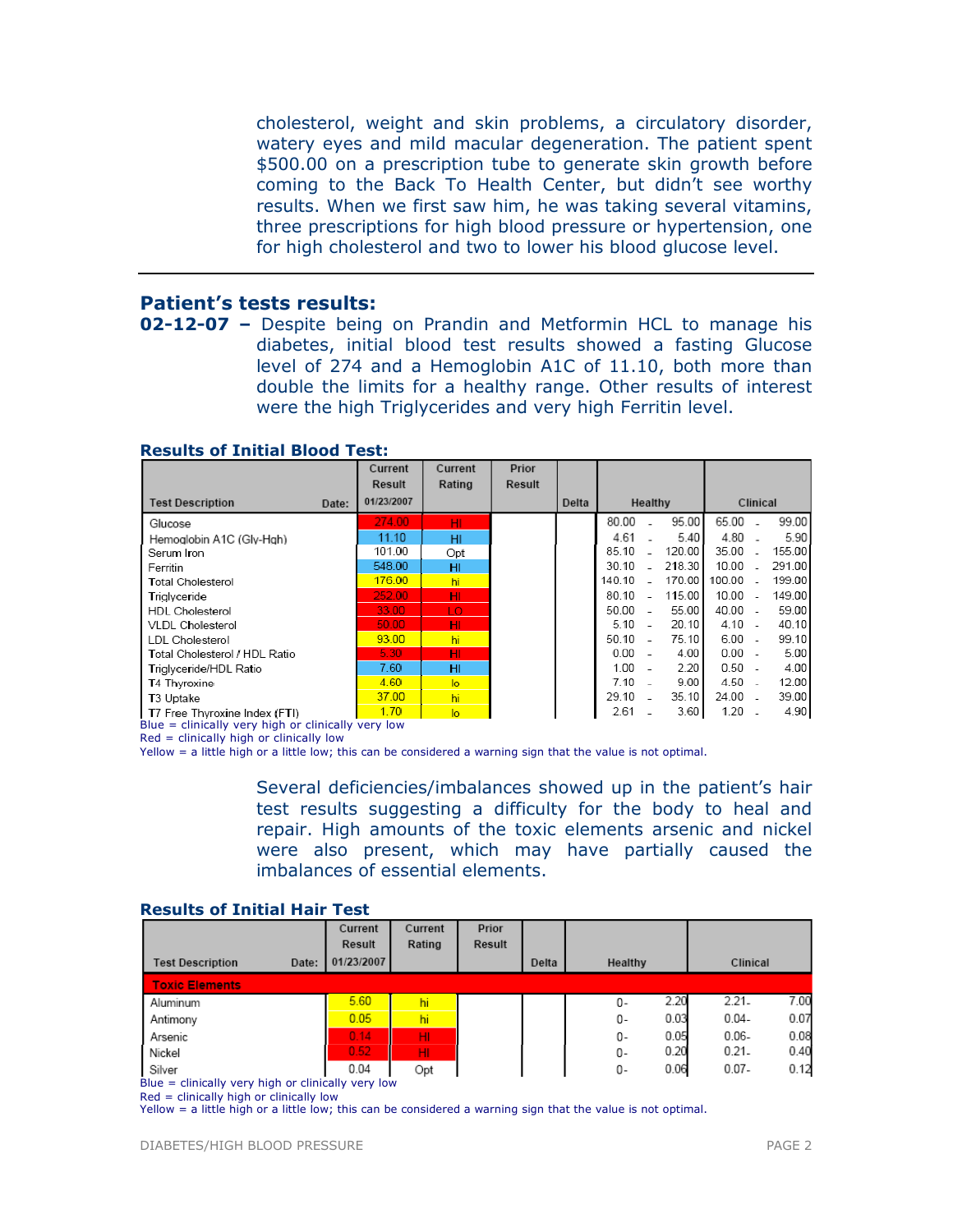#### Initial Hair Test Continued

|                                                    |       | Current<br>Result | Current<br>Rating | Prior<br>Result |       |           |        |          |         |  |
|----------------------------------------------------|-------|-------------------|-------------------|-----------------|-------|-----------|--------|----------|---------|--|
| <b>Test Description</b>                            | Date: | 01/23/2007        |                   |                 | Delta | Healthy   |        | Clinical |         |  |
| <b>Essential Elements</b>                          |       |                   |                   |                 |       |           |        |          |         |  |
| Calcium                                            |       | 293.00            | LO.               |                 |       | 400.00-   | 417.00 | 375.00-  | 1100.00 |  |
| Magnesium                                          |       | 59.00             | hi                |                 |       | 43.00-    | 48.00  | 40.00-   | 140.00  |  |
| Sodium                                             |       | 460.00            | HI                |                 |       | 37.00-    | 45.00  | 24.00-   | 180.00  |  |
| Potassium                                          |       | 340.00            | HI                |                 |       | 21.00-    | 22.00  | 20.00-   | 90.00   |  |
| Copper                                             |       | 12.00             | Opt               |                 |       | $12.00 -$ | 15.00  | $9.00 -$ | 26.00   |  |
| Zinc                                               |       | 110.00            | LO.               |                 |       | 150.00-   | 165.00 | 130.00-  | 200.00  |  |
| Blue = clinically very high or clinically very low |       |                   |                   |                 |       |           |        |          |         |  |

Red = clinically high or clinically low

Yellow = a little high or a little low; this can be considered a warning sign that the value is not optimal.

#### Doctor analysis:

**02-21-07** – Ferritin is a protein complex that reflects the total amount of iron stored in the body. High levels can cause inflammation, thyroid problems or add to diabetic symptoms. One of the easiest ways to clear excess iron out of the body thereby reducing the Ferritin level is to donate blood, so I recommended the patient do this then have his Ferritin level rechecked. A retest two weeks later showed the patient's Ferritin had dropped 35 points so I suggested he continue donating blood every other month to continue clearing excess iron out of his system. The first round of test results also showed high Uric Acid possibly pointing to Gout and signs of developing kidney disease which we'll be watching closely. I placed the patient on a very specific diabetic diet to bring the Glucose and Hemoglobin A1C levels down and ordered weekly urinary glucose checks to monitor his progress. All this was supported by a personalized supplementation program based on the deficiencies and imbalances seen in his blood work and tissue mineral analysis. The patient really stuck to the diet and supplementation program and by March 14, 2007 the urinary glucose reading was within the normal range and he was off one of his diabetes prescriptions.

## Patient assessment:

**04-26-07 -** After just three months under our care, the patient's blood Glucose level was cut by more than half, plunging from 274 points to just 120! His Hemoglobin A1C was also down 4 points, his triglyceride level fell 129 points and the thyroid showed marked improvements. Clearly the patient was consistently taking his supplements and watching his diet. According to the patient, he was "really trying".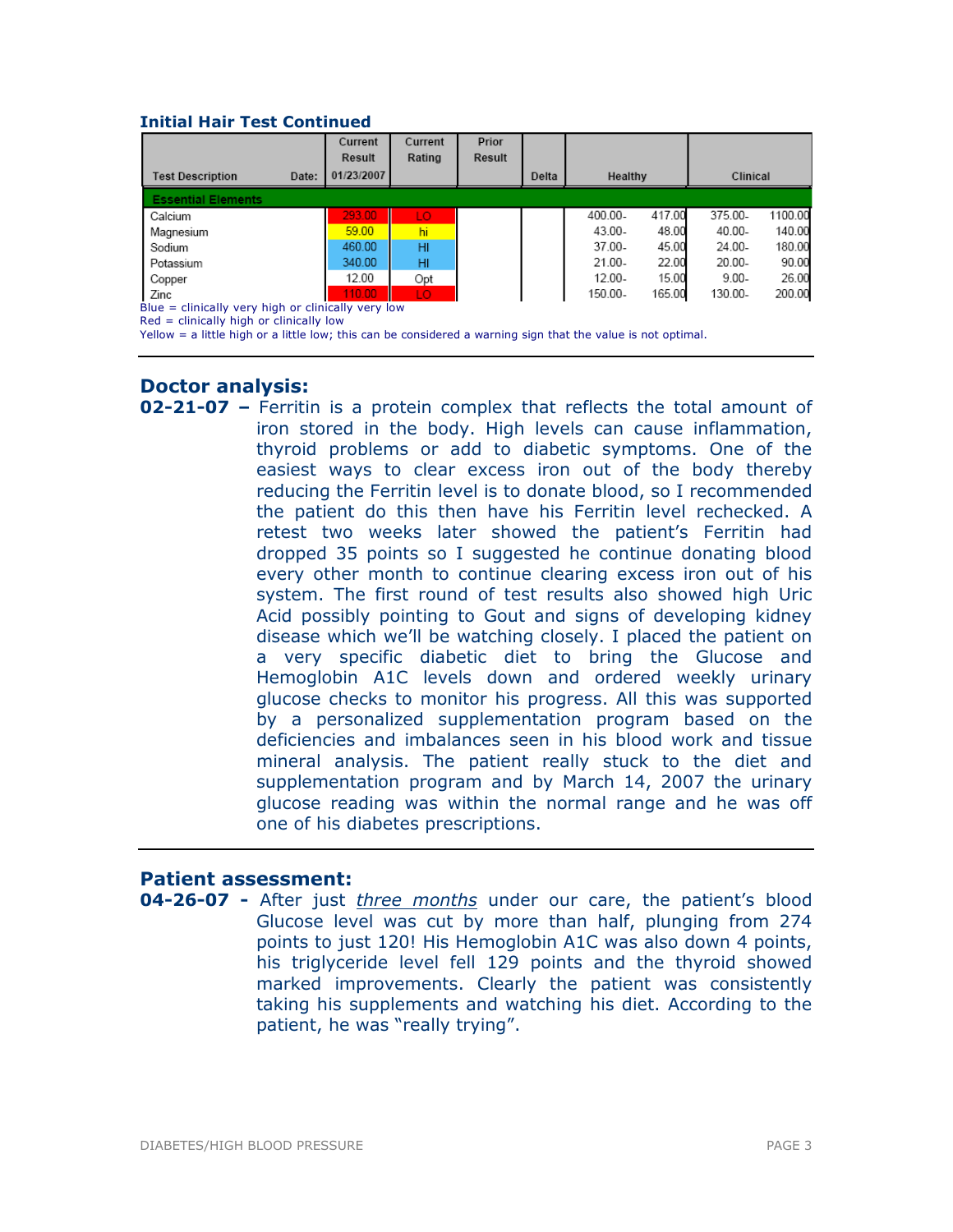#### Results of 2nd Blood Test

|                                  | Current    | Current        | Prior      |       |         |  |        |           |                |        |
|----------------------------------|------------|----------------|------------|-------|---------|--|--------|-----------|----------------|--------|
|                                  | Result     | Rating         | Result     |       |         |  |        |           |                |        |
| <b>Test Description</b><br>Date: | 04/20/2007 |                | 01/23/2007 | Delta | Healthy |  |        | Clinical  |                |        |
| Glucose                          | 120.00     | HI             | 274.00     | ٨     | 80.00   |  | 95.00  | 65.00     |                | 99.00  |
| Hemoglobin A1C (Gly-Hgh)         | 7.10       | HI.            | 11.10      | ٨     | 4.61    |  | 5.40   | 4.80      |                | 5.90   |
| Serum Iron                       | 58.00      | $\overline{a}$ | 101.00     | ⊛     | 85.10   |  | 120.00 | 40.00     |                | 155.00 |
| Ferritin                         | 505.00     | HI             | 548.00     | ☺     | 30.10   |  | 218.30 | 22.00     |                | 322.00 |
| Total Cholesterol                | 171.00     | hi             | 176.00     | ☺     | 140.10  |  | 170.00 | 100.00    |                | 199.00 |
| Trialyceride                     | 123.00     | hi             | 252.00     | ☺     | 80.10   |  | 115.00 | 10.00     | $\overline{a}$ | 149.00 |
| <b>HDL Cholesterol</b>           | 38.00      | LO.            | 33.00      | ☺     | 50.00   |  | 55.00  | $40.00 -$ |                | 59.00  |
| <b>VLDL Cholesterol</b>          | 25.00      | hi             | 50.00      | ٨     | 5.10    |  | 20.10  | $4.10 -$  |                | 40.10  |
| LDL Cholesterol                  | 108.00     | HI             | 93.00      | ⊛     | 50.10   |  | 75.10  | $6.00 -$  |                | 99.10  |
| Total Cholesterol / HDL Ratio    | 4.50       | hi             | 5.30       | ٨     | 0.00    |  | 4.00   | $0.00 -$  |                | 5.00   |
| Triglyceride/HDL Ratio           | 3.23       | hi             | 7.60       | ٨     | 1.00    |  | 2.20   | $0.50 -$  |                | 4.00   |
| T4 Thyroxine                     | 5.30       | $\overline{a}$ | 4.60       | ٨     | 7.10    |  | 9.00   | $4.50 -$  |                | 12.00  |
| T3 Uptake                        | 36.00      | hi             | 37.00      | ☺     | 29.10   |  | 35.10  | 24.00     |                | 39.00  |
| T7 Free Thyroxine Index (FTI)    | 1.90       | lo             | 1.70       | ☺     | 2.61    |  | 3.60   | 1.20      |                | 4.90   |

Blue = clinically very high or clinically very low

 $Red =$  clinically high or clinically low

Yellow = a little high or a little low; this can be considered a warning sign that the value is not optimal.

The Ferritin also showed continued improvement coming down an additional 8 points, but the Gout actually got a little worse so I added Pantothenic Acid to his supplement list to bring the Uric Acid down. I spoke with the patient on May  $18<sup>th</sup>$  and he said not only has he seen marked improvements with his diabetes and energy level, but he also lost 30 lbs and is off all six of his prescription medications!

## Dr. Merkle's Final Thoughts:

According to the National Institute of Neurological Disorders and Stroke, chronically high blood glucose levels are a leading cause of peripheral neuropathy in the United States. Luckily, peripheral nerves have the ability to regenerate provided the nerve itself hasn't been killed and symptoms often can be controlled in very simple ways: i.e. exercising, eating a balanced diet, limiting alcohol consumption and following a doctor recommended vitamin program.

The same methodology can sometimes be used to control Diabetes. Patients need to be aware of what they eat or their Glucose level can quickly spiral out of control. When this patient came in for his first visit, I reminded him to take his glucose reading a couple of times a day because once you start following a diet regimen, those glucose reading may start to improve within hours, minimizing the need for medication.

Sometimes however, it isn't enough to just change a diabetic's diet. Some patients are still unable to control their sugar levels with the help of a good meal plan. This usually means other factors are holding up the process. Those factors must be identified for the patient to get the best long term